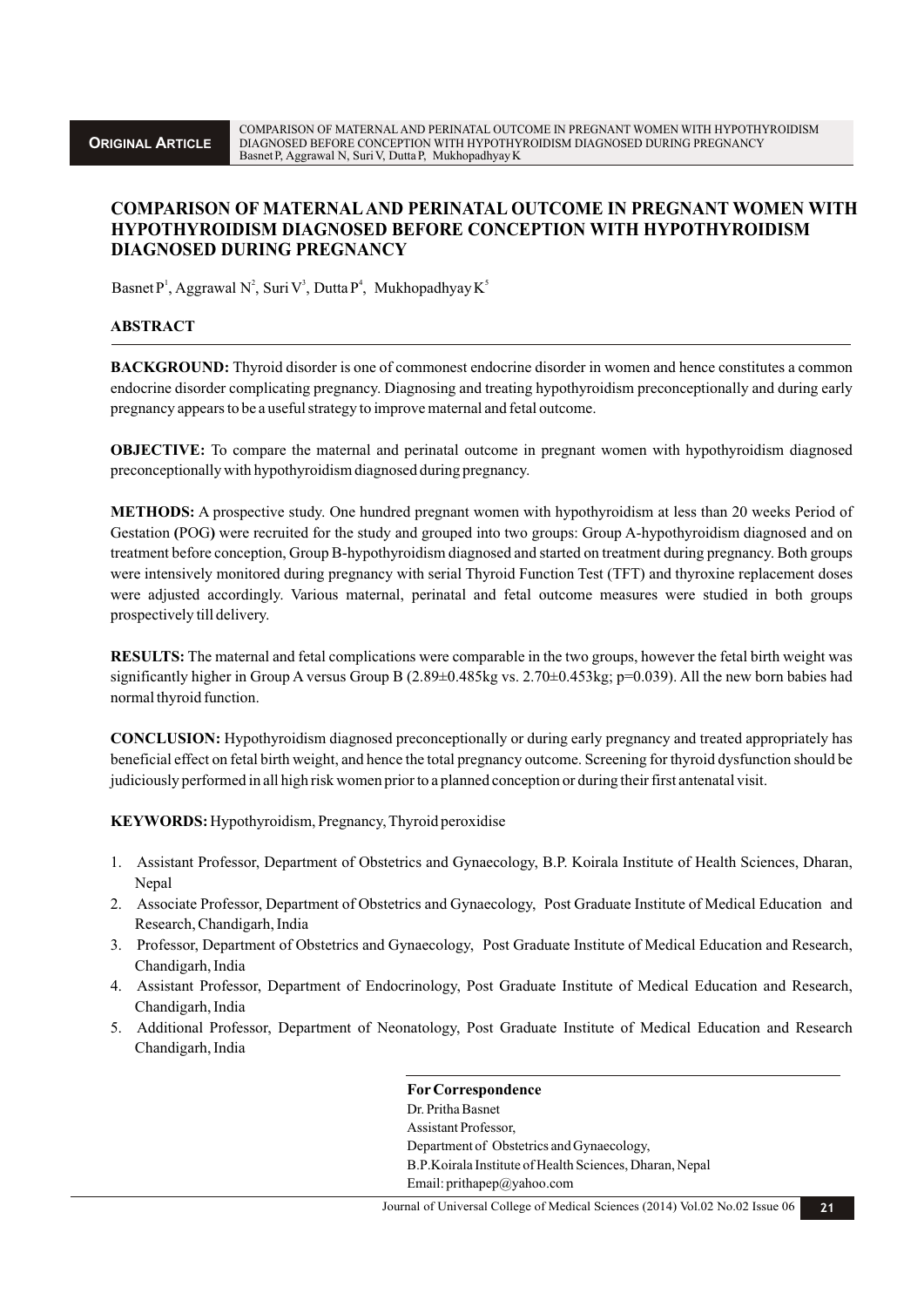## **INTRODUCTION**

Thyroid disorder is one of the commonest endocrine disorders in women and hence constitutes the commonest endocrine disorder complicating pregnancy. Hypothyroidism both overt and subclinical is common in women of reproductive age and during pregnancy with frequency ranging from  $0.35\%$  to  $2.5\%$ .

Pregnancy induces normal physiological changes that affect thyroid function and thyroid function testing. Increased renal blood flow and glomerular filtration rate lead to an increase in the excretion of plasma iodide, and as a result dietary iodide requirement is increased in pregnancy. Second, because of broad structural homology between the alpha subunits of both Thyroid Stimulating Hormone (TSH) and Human Chorionic Gonadotropin(hCG), hCG has an intrinsic weak thyroid stimulating effect. At the end of first trimester, up to one fifth of euthyroid pregnant women will exhibit a small and transient increase in free Thyroxine T4 levels and a partial TSH suppression. During the remainder of the pregnancy, serum TSH level returns to the generally accepted normal range of 0.4-4.0mIU/L. During pregnancy, there is an increase in total Thyronine T3 and total T4 due to increased thyroid binding globulin (TBG) concentration. Increased plasma volume, along with increased TBG, results in increased production of total T4. By 4 to 6 weeks postpartum, serum TBG, T4 and T3 return to prepregnancy levels.Morbidity of hypothyroidism during pregnancy is significant <sup>2</sup>. Untreated or inadequately treated and subclinical hypothyroidism are all associated with increased risk of miscarriage, preeclampsia, anaemia, fetal growth restriction, placental abruption, perinatal and neonatal morbidity and mortality (preterm delivery, small head circumference, low birth weight, impaired neuropsychological development).<sup>3,4</sup>

Several studies have found that not only is overt hypothyroidism associated with maternal and fetal adverse consequences but also subclinical hypothyroidism or euthyroidism in patients affected by thyroid autoimmunity may adversely affect the mother or fetus.<sup>5,6</sup> Positive thyroid peroxidase antibodies (TPO) even with normal thyroid function test during pregnancy are associated with an increased risk of developing postpartum thyroiditis.<sup>7</sup>

Pregnancy modifies the clinical state of the disease and alters the thyroid function tests. For this reason hypothyroid women treated with levothyroxine need to increase their daily levothyroxine doses during pregnancy .In both treated and untreated hypothyroid women, a rise in serum TSH levels indicates a worsening of the situation and therefore TSH should be monitored every 4-6 weeks.<sup>8,9</sup> The optimal timing to

increase levothyroxine is the  $1<sup>st</sup>$  trimester of pregnancy. Levothyroxine administration, at doses that maintain optimal TSH level, greatly decrease the frequency of obstetric complications, thus suggesting that any pregnant women should be screened for the possible presence of hypothyroidism.<sup>10,11</sup>

Since hypothyroidism is easily treated, timely detection and treatment of the disorder could reduce the burden of maternal and perinatal outcome.

The purpose of study was to prospectively evaluate and compare the maternal and perinatal outcome of pregnant women who were already diagnosed hypothyroidism preconceptionally, in comparison to those diagnosed during index pregnancy.

#### **METHODS**

This Prospective study was carried in the Department of Obstetrics and Gynaecology during the time June 2008 to December 2009. One hundred pregnant women with hypothyroidism during the period were recruited for the study and grouped into 2 (50 women in each group) according to the time of diagnosis of hypothyroidism. The study was started after obtaining ethical clearance from the Institute Ethical Review Board.

#### **Inclusion Criteria**

- 1. Pregnant women who were diagnosed to have hypothyroidism stabilised on thyroxine replacement therapy before pregnancy (group A)
- 2. Pregnant women who were diagnosed to have hypothyroidism during pregnancy (group B)
- 3. Gestational age < 20 weeks

#### **Exclusion criteria**

- 1. Pregnant women with any other concomitant medical disorder
- 2. Failure to follow up or delivering elsewhere other than PGIMER

Detailed obstetric history and history regarding the onset of the thyroid illness, symptoms and the course of the illness including the drug dosage details were recorded for each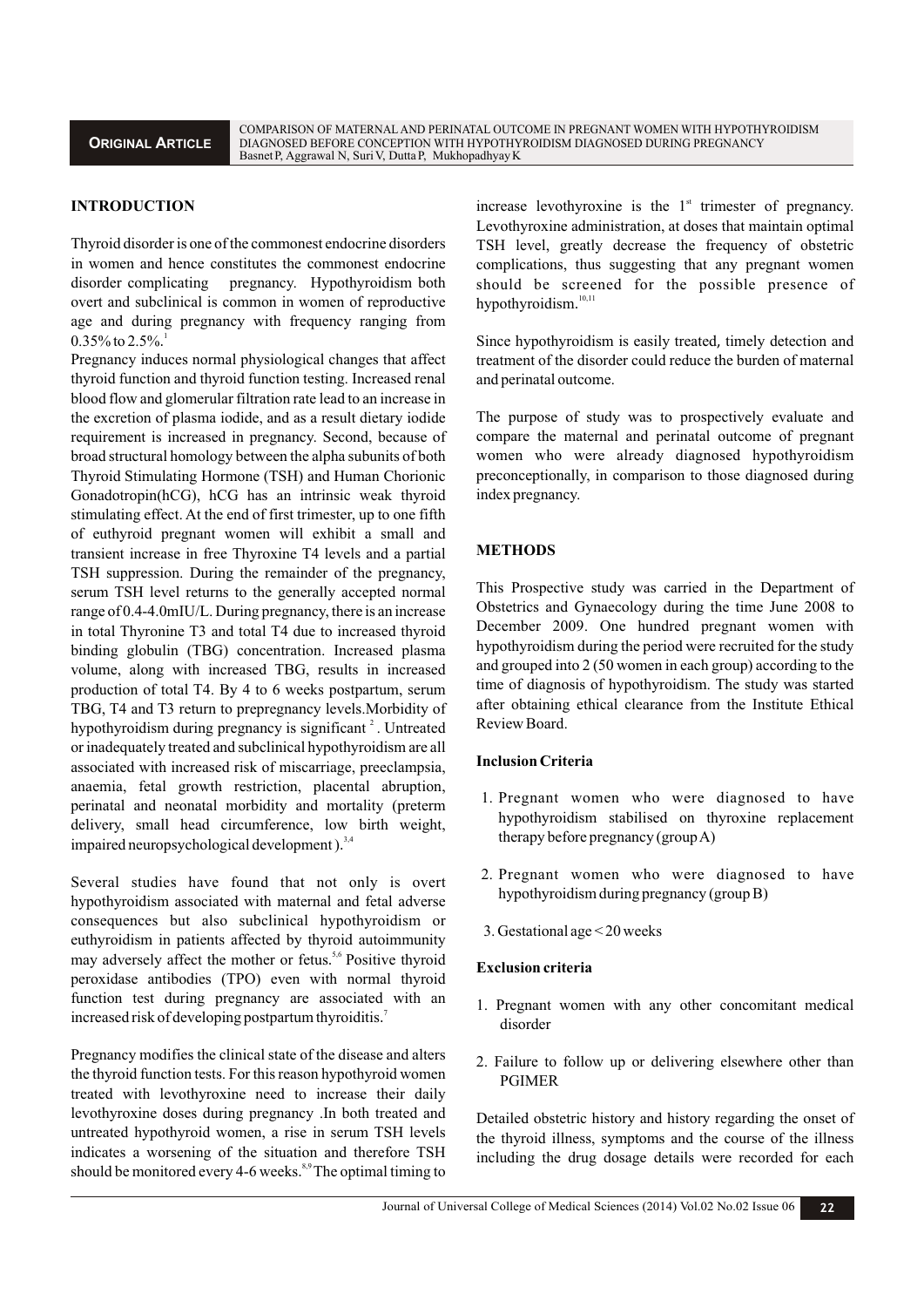woman. Thyroid function test was done by Immuno chemiluminiscence analyser in the Department of Endocrinology at PGIMER. The reference range used for T3, T4, TSH and TPO was 0.8-2.0ng/ml, 4.8-12.7µg/dl, 0.27- 4.2µIU/ml and 34IU/ml respectively.

Pregnant women were then divided into two categories based on whether their hypothyroidism was detected before or during pregnancy. Both group of women underwent TFT which included T3, T4 and TSH and thyroid peroxidase antibody at the time of recruitment to the study. TFT was repeated every 6-8 weekly during pregnancy. Subsequent dose titration, if required was done according to the follow up TFT. Any dose modification was recorded in the proforma.

# **Antenatal follow up**

Maternal and fetal surveillance was done according to the routine protocol in the department.. Development of any complication in the antenatal period was noted. Admission was done for any maternal or fetal indication. Pregnancy was allowed to continue till 40 weeks period of gestation, unless termination was indicated due to maternal or fetal indication.

## **Delivery and Neonatal details**

Details of the mode of delivery and any intrapartum or postpartum complications were noted. Thyroid function test of all neonates was done at 72 hours of life and babies were followed up till discharge. The reference range used for neonatal TSH< 20µIU/ml.

## **Outcome measures**

| <b>Maternal complications</b>                                                                                                                                                                                                                              | <b>Neonatal outcome</b>                                                                                                                                                                                                    |  |
|------------------------------------------------------------------------------------------------------------------------------------------------------------------------------------------------------------------------------------------------------------|----------------------------------------------------------------------------------------------------------------------------------------------------------------------------------------------------------------------------|--|
| Spontaneous abortion<br>Hypertensive<br>complications (gestational<br>hypertension ,pre-<br>eclampsia and eclampsia)<br>Gestational diabetes<br>mellitus<br>Antepartum hemorrhage<br>Intrauterine fetal demise<br>Preterm labour<br>Postpartum haemorrhage | Prematurity (definition:<br>Delivery between 28-<br>37 weeks)<br>Birth weight<br>Congenital malformation<br>Neonatal goitre<br>Neonatal jaundice<br>Neonatal unit admission<br>Neonatal death<br>Neonatal thyroid profile. |  |

# **STATISTICAL ANALYSIS**

All data was stored in Microsoft Excel format and was analysed in SPSS version 17. Chi-square test was used for categorical data and Student's t test was used for continuous data. Independent sample T test was used to compare the means. Mann Whitney U test was used for continuous data when it did not show a normal distribution.

Ap value of less than 0.05 was taken as significant.

## **RESULTS**

The age distribution of the women in the two groups was statistically comparable. Majority of the patients were in the age group of 25-29 yrs with a mean age of 28.54±4.272 years in group A and  $27.88\pm3.931$  years in group B.(p value= 0.543).

The weight distribution of the pregnant women in both groups was also statistically comparable. The mean weight was 60.28 $\pm$ 6.898kg in group A and 60.82 $\pm$ 7.107kg in group B. (p  $value= 0.701$ 

Multiparous women comprised of maximum number of patients in both groups, 74% in group Aand 58% in group B. Thyroid peroxidase antibody positivity was also comparable in the two groups, 52% in group A and 66% in group B as shown in Table 1.

# **Table1: Distribution of Thyroid peroxidase antibody (TPO)**

| <b>TPO</b> | Group $A(n=50)$ | Group $B(n=50)$ |
|------------|-----------------|-----------------|
| Positive   | 26(52%)         | $33(66\%)$      |
| Negative   | 24(48%)         | 17(34%          |

## **p=0.155**

The mean T4 level in group A was greater in  $2<sup>nd</sup>$  and  $3<sup>rd</sup>$ trimester as compared to groupB (after the start of treatment) as shown in Table 2. The  $2<sup>nd</sup>$  trimester mean TSH value was also statistically significant ( $p=0.035$ ). However in  $3<sup>rd</sup>$ trimester the mean TSH was comparable in both the groups as shown in Table 3.

## **Table 2: Mean T4 level during pregnancy**

|                              | Group A(n<br>$=50$<br>$T4(\mu g/dl)$ | Group<br>$B(n=50)$<br>$T4(\mu g/dl)$ | P value |
|------------------------------|--------------------------------------|--------------------------------------|---------|
| Ist trimester                | $10.547 \pm 2.859$                   | $8.0129 \pm 1.758$                   | 0.000   |
| 2 <sub>nd</sub><br>trimester | 11.523±7.479                         | $10.521 \pm 9.161$                   | 0.551   |
| $3^{rd}$<br>trimester        | $11.780 \pm 2.644$                   | $10.833\pm$<br>2.935                 | 0.093   |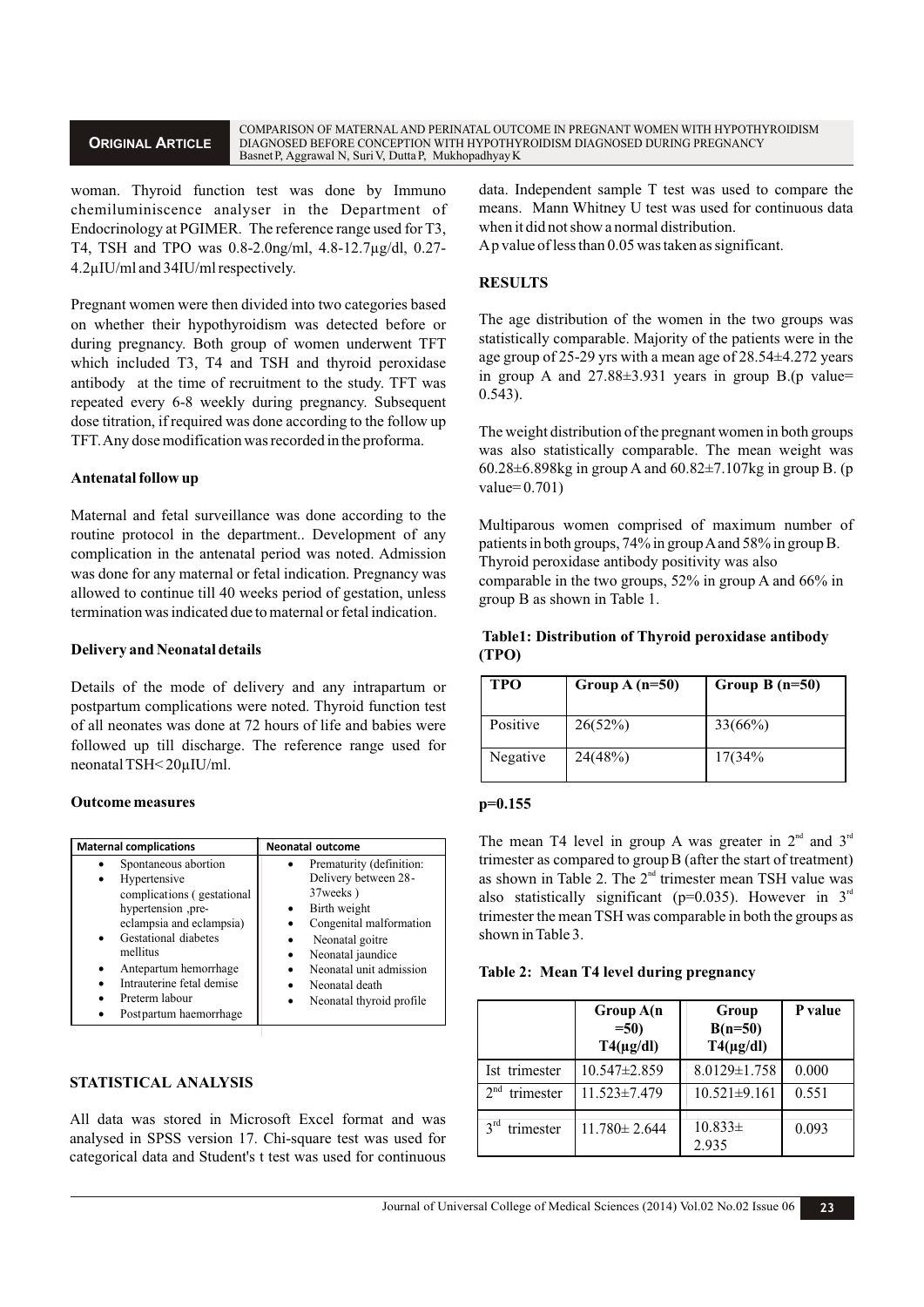COMPARISON OF MATERNAL AND PERINATAL OUTCOME IN PREGNANT WOMEN WITH HYPOTHYROIDISM DIAGNOSED BEFORE CONCEPTION WITH HYPOTHYROIDISM DIAGNOSED DURING PREGNANCY BasnetP, Aggrawal N, SuriV, DuttaP, MukhopadhyayK

**Table 3: Mean THS value in different trimsesters of pregancy**

|                              | Group $A(n=50)$  | Group $B(n=50)$      | p value |
|------------------------------|------------------|----------------------|---------|
|                              | TSH (uIU/ml)     | $TSH$ ( $\mu$ IU/ml) |         |
| $1st$ trimester              | $3.67 \pm 3.935$ | $10.50 \pm 8.444$    | 0.000   |
| $2^{nd}$<br>trimester        | $3.12 \pm 2.836$ | $5.07 \pm 5.785$     | 0.035   |
| 3 <sup>rd</sup><br>trimester | $1.69 \pm 1.107$ | $1.92 \pm 1.274$     | 0.340   |

The mean thyroxine requirement in group A was 76.25±25.032µg/day before pregnancy. The mean thyroxine requirement in 1<sup>st</sup>, 2<sup>nd</sup> and 3<sup>rd</sup> trimester was 92.75 $\pm$ 29.783  $\mu$ g/ day,105.25±34.264µg/day and 109.75±34.928µg/day respectively as shown in Table 4.

In group B the mean thyroxine requirement was  $62.50 \pm 19.022 \mu$ g/day,  $72.50 \pm 23.690 \mu$ g/day and  $81.25\pm 28.149\mu g/day$  in  $1^{\text{st}}$ ,  $2^{\text{nd}}$ ,  $3^{\text{rd}}$  trimester respectively. The mean increment in thyroxine dose from the pre-pregnant state in group A was  $21.63\%$  ,  $38.03\%$ ,  $43.93\%$  in  $1^{\text{st}}$  ,  $2^{\text{nd}}$  ,  $3^{\text{rd}}$ trimester respectively and the increment was statistically significant ( $p<0.05$ ) in all the trimester. In group B the mean increment in thyroxine dose since the time of diagnosis was 16.00% and 30.00 % in  $2<sup>nd</sup>$  and  $3<sup>rd</sup>$  trimester respectively and was statistically significant ( $p$ <0.05) as shown in Table 4.

#### **Table 4: Mean thyroxine requirement in different trimesters**



The gestational age at the time of delivery was comparable in both the groups. Majority of them delivered at term, 92% in group A and  $84\%$  in group B respectively( $p=0.218$ ). Mode of delivery was comparable in the two groups.The pregnancy related complications were also similar among the two groupsas shown in Table 5.

|  |  | <b>Table 5: Maternal Complications</b> |
|--|--|----------------------------------------|
|--|--|----------------------------------------|

| <b>Complications</b> | Group<br>$A(n=50)$ | Group<br>$B(n=50)$ | p value |
|----------------------|--------------------|--------------------|---------|
| <b>PIH</b>           | 12(24%)            | $6(12\%)$          | 0.118   |
| Preterm labour       | 2(4%)              | 3(6%)              | 0.646   |
| <b>PTPROM</b>        | $1(2\%)$           | 2(4%)              | 0.558   |
| <b>GDM</b>           | 3(6%)              | $1(2\%)$           | 0.079   |
| Cholestasis          | 4(8%)              | 7(14%)             | 0.338   |

The mean birth weight in group A was 2.89± 0.485kg and in group B was 2.70±0.453kg and was statistically significant (p=0.039).The majority of the new borns were appropriate for dates, 84% in group A and 82% in group B.Neonatal hyperbilirubinemia was also comparable in both the groups.The thyroid profile of the new born babies was normal in the studyas shown in Table 6.

#### **Table 6: Perinatal Outcome**

|                                | Group<br>$A(n=50)$ | <b>GroupB</b><br>$(n=50)$ | p value |
|--------------------------------|--------------------|---------------------------|---------|
| Mean Birthweight(kg)           | $2.89 \pm 0.485$   | $2.70 \pm 0.45$<br>3      | 0.039   |
| Small for dates                | $5(10\%)$          | 8(16%)                    | 0.426   |
| Neonatal<br>Hyperbilirubinemia | 14(28%)            | 7(14%)                    | 0.086   |
| Mean $TSH(uIU/ml)$             | $2.95 \pm 2.025$   | $2.99 \pm 2.12$<br>8      | 0.910   |

## **DISCUSSION**

Thyroid hormone secretion physiologically increases during pregnancy to meet the increased requirement of the pregnant mother as well as the growing fetus. Women with marginally low thyroid function might not be able to meet this increase physiological demand, leading to its adverse consequences.

Women on adequate replacement of thyroxine, during preconception and in early pregnancy, should expect a good obstetric outcome than in those who start treatment in late second trimester.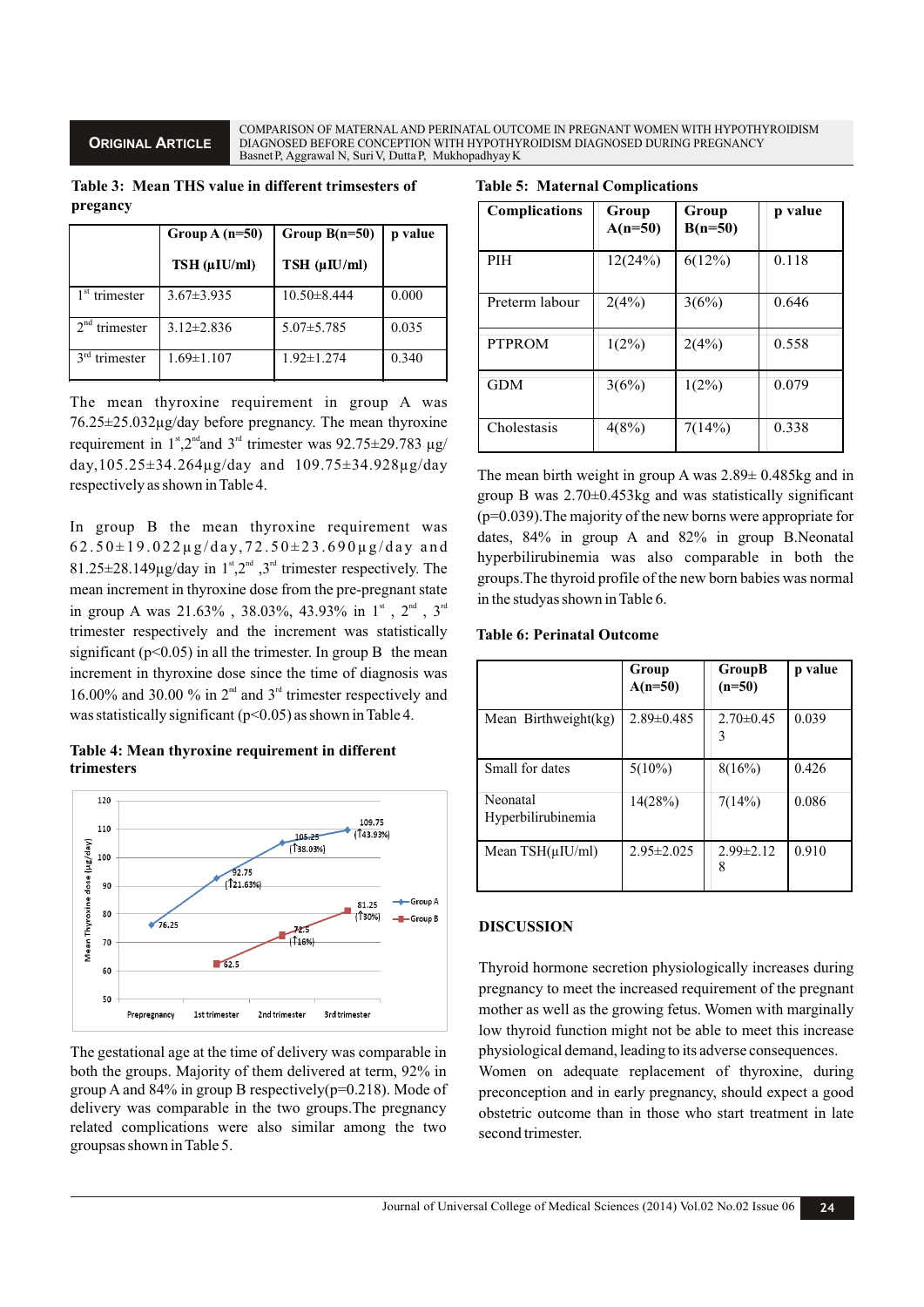The characteristics of patients in group A and group B were statistically comparable in relation to age and weight.

In our study, majority of the women were multiparous in both groups. The parity distribution in other studies was similar to the present study.

The rate of TPO positivity was more in group B as compared to group A with a p value of 0.155. The slightly higher rate of TPO positivity in group B could be due to the inclusion of TPO positive women who had significantly higher antibody titres, but normal thyroid hormones. In our study, there was no significant difference in obstetric outcome because both the groups were started on levothyroxine at the time of recruitment in the study which eliminated the possible adverse outcome related to untreated TPO positive cases.

Negro et al.<sup>12</sup> studied whether TPO ab+ pregnant women had increased obstetrical complications in comparison to those with TPO ab- status and whether levothyroxine was beneficial to prevent these events. They divided their study population into three groups: Group A comprising of TPO ab+ women started on LT4, Group B comprising of TPO ab+ women not receiving LT4 and Group C comprising of TPO ab- women. They found that group A and group C had a similar miscarriage rate (3.5% and 2.4% respectively), whereas group B had higher rate of pregnancy loss (13.8%; p<0.05, relative risk=1.72; 95 % CI=1.13-2.25).Other obstetrical complications did not vary among the three groups.

The mean T4 value was greater in group A (hypothyroidism diagnosed before pregnancy) as compared to group B (hypothyroidism diagnosed during pregnancy) in  $2<sup>nd</sup>$  and  $3<sup>rd</sup>$ trimester. In women belonging to group A, hypothyroidism was diagnosed before pregnancy and were already on levothyroxine at the time of recruitment, hence their T4 level was higher as compared to the other group where hypothyroidism was diagnosed during pregnancy and then started on levothyroxine. This mean T4 value also showed that most of the women in group A had a well controlled thyroid profile.

The mean TSH value in  $2<sup>nd</sup>$  trimester was  $3.12\pm2.836$   $\mu$ IU/ml and  $5.07\pm5.785$  µIU/ml respectively in the two groups (p  $=0.035$ ). The mean TSH value in the present study was statistically significant in  $2<sup>nd</sup>$  trimester in between the group. However in  $3<sup>nd</sup>$  trimester the mean TSH value was comparable. This is obvious from the study that women who were diagnosed during pregnancy had a higher TSH level as compared to those who were diagnosed before pregnancy and controlled on thyroxine replacement therapy. After initiation of therapy the mean TSH was comparable in the  $3<sup>rd</sup>$  trimester.

Till date, universal screening of women before or during pregnancy for thyroid dysfunction is not recommended. The general consensus is to test for serum TSH in women belonging to the high risk population preferably prior to pregnancy or in early gestation.<sup>13</sup> The high risk population includes established hypothyroidism prior to pregnancy taking thyroxine therapy, personnel or family history of autoimmune thyroid disease, Type 1 diabetes mellitus and possible decreased thyroid gland reserve like history of neck irradiation and thyroidectomy.

In group A, mean thyroxine requirement was 76.25±25.032µg/day in the prepregnant state. The mean thyroxine requirement in the  $1<sup>st</sup>$ ,  $2<sup>nd</sup>$  and  $3<sup>rd</sup>$  trimester was 92.75±29.783µg/day, 105.25±34.264µg/day and 109.75±34.928µg/day respectively. The mean thyroxine dose increment from prepregnant state was 21.63%, 38.03% and 43.93% in  $1^{st}$ ,  $2^{nd}$  and  $3^{rd}$  trimester respectively which was statistically significant( $p$ <0.05). The result of the present study is consistent with the result of the study by Verga et al. where in 86.5% of patients already adequately treated before conception, levothyroxine dosage was increased at the first evaluation during pregnancy by  $22.9\pm9.8\mu$ g/day.<sup>14</sup>

In group B, mean thyroxine requirement was  $62.50\pm19.022\mu$ g/day,  $72.50\pm23.690\mu$ g/day and  $81.25\pm 28.149\mu$ g/day in 1<sup>st</sup>, 2<sup>nd</sup> and 3<sup>rd</sup> trimester respectively. The mean dose increment from the baseline (from the time of diagnosis) was 16.00% (p=0.000) and 30.00 (p=0.001) in  $2<sup>nd</sup>$ and  $3<sup>rd</sup>$  trimester respectively.

Alexander et al. $<sup>15</sup>$  in their study showed that levothyroxine</sup> requirement increases early during pregnancy in most women with primary hypothyroidism, and reaches a plateau after 16 to 20 weeks of gestation where the requirement becomes about 47% over and above the prepregnant state and then persist at the same level throughout pregnancy. In our study, both the groups showed a progressive increase in thyroxine dose from the baseline through all the trimester.

Although the current consensus is that thyroid function should be monitored every six to eight weekly during pregnancy, it appears that the increase in requirement ( up to 50 percent) of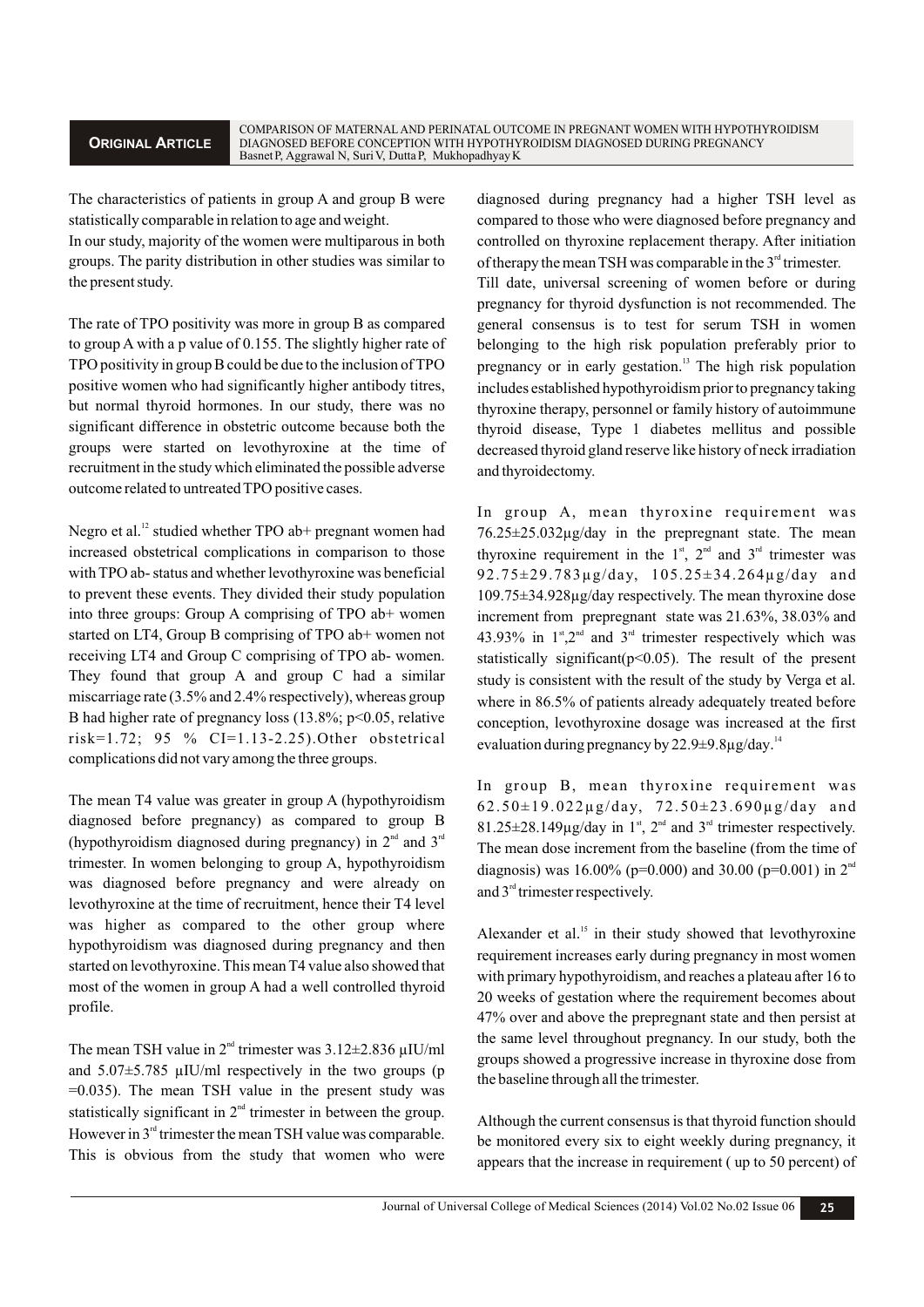the levothyroxine dose peaks midway through pregnancy and remains constant thereafter, until delivery.<sup>16</sup>Thyroidstimulating hormone is then measured at 68 week interval, and the levothyroxine dose is adjusted in 25-50µg/day increments. The therapeutic goal is to maintain TSH between 0.5 and 2.5 milli units/L.

## **Maternal and perinatal outcome**

In the present study the majority of the women delivered at term in both the groups. The total number of preterm deliveries in group A and group B was  $2(4%)$  and 3  $(6%)$ respectively; however this difference was statistically insignificant. Similar study by Mannisto et al.<sup>17</sup> found no significant differences between the groups regarding preterm deliveries. Majority of the women delivered at a mean gestational age of 39.4 weeks in all the groups. In a study by Negro et al.<sup>12</sup>, TPO ab positivity was significantly related to preterm delivery, the rate of which decreased with levothyroxine treatment.

The maternal complications like pregnancy induced hypertension, gestational diabetes mellitus, preterm labour and cholestasis were comparable in the two groups  $(p>0.05)$ in our study. The outcome was similar to the study by Casey  $BM$  et al<sup>18</sup> in which hypertensive complications, gestation at delivery and caesarean delivery rates were comparable  $(p>0.05)$ .

The likelihood of complications depends upon the severity of the hypothyroidism and the adequacy of maternal treatment.

# **Perinatal outcome**

In the study group the mean birth weight in group A was 2.89±0.485 kg and in group B it was 2.70±0.453 kg and was statistically significant (p=0.039). Since our study group consisted of hypothyroid mothers, one group diagnosed and already on thyroxine replacement therapy preconceptionally and the other group where hypothyroid was diagnosed during pregnancy and treatment started subsequently, it can be derived that preconceptionally diagnosed hypothyroidism was well controlled on thyroxine thus leading to the higher mean birth weight as compared to the other group. The gestation age at delivery was comparable in both the groups. Majority of them delivered at term(92% vs 84% in group A and group B respectively). In the study by Blazer et al.<sup>19</sup> where outcome of infants born to thyroxine replaced hypothyroid mothers was compared with euthyroid mothers, they found that the birth weight and head circumference was statistically smaller than the control group.

Another study by Tan et al.<sup>20</sup> had shown that there was no statistically significant difference in birth weight between pregnant women with treated hypothyroidism as compared to the euthyroid mothers.

We support the work of Albovich et al. $^{21}$  who suggested that the adequate treatment of hypothyroidism during gestation minimizes risks and generally makes it possible for pregnancies to be carried to term without added risk of complications.

Neonatal hyperbilirubinemia requiring phototherapy was more in babies born to group Amothers as compared to babies born to group B mothers but the difference was statistically insignificant (p0.086). Data regarding the association of neonatal hyperbilirubinemia in babies born to treated hypothyroid mothers are limited; hence more studies are required to corroborate the findings.

The mean TSH  $(\mu I U/ml)$  in the study  $(2.95 \pm 2.025 \text{ vs }$ 4.21±9.348) was comparable among the two groups. In the study by Blazer et  $al^{22}$  significant correlation between maternal and neonatal TSH at 49 hrs of life and older suggest that the fetal thyroid is affected by maternal thyroid status.

Increased requirement of thyroxine during pregnancy has to be considered by the treating obstetrician and once diagnosed, women should be monitored with serial TFT preferably every six weekly with adjustment of thyroxine doses as required in consultation with the endocrinologist. Though we are not in the position to advise screening of all pregnant women for thyroid dysfunction, considering its cost and benefit thyroid function test along with TPO has to be considered in high risk population as it has been found to have adverse maternal and perinatal outcome.

## **CONCLUSION**

Though the maternal complication was comparable in the two groups, birth weight was significantly higher in those women where hypothyroidism was diagnosed before pregnancy as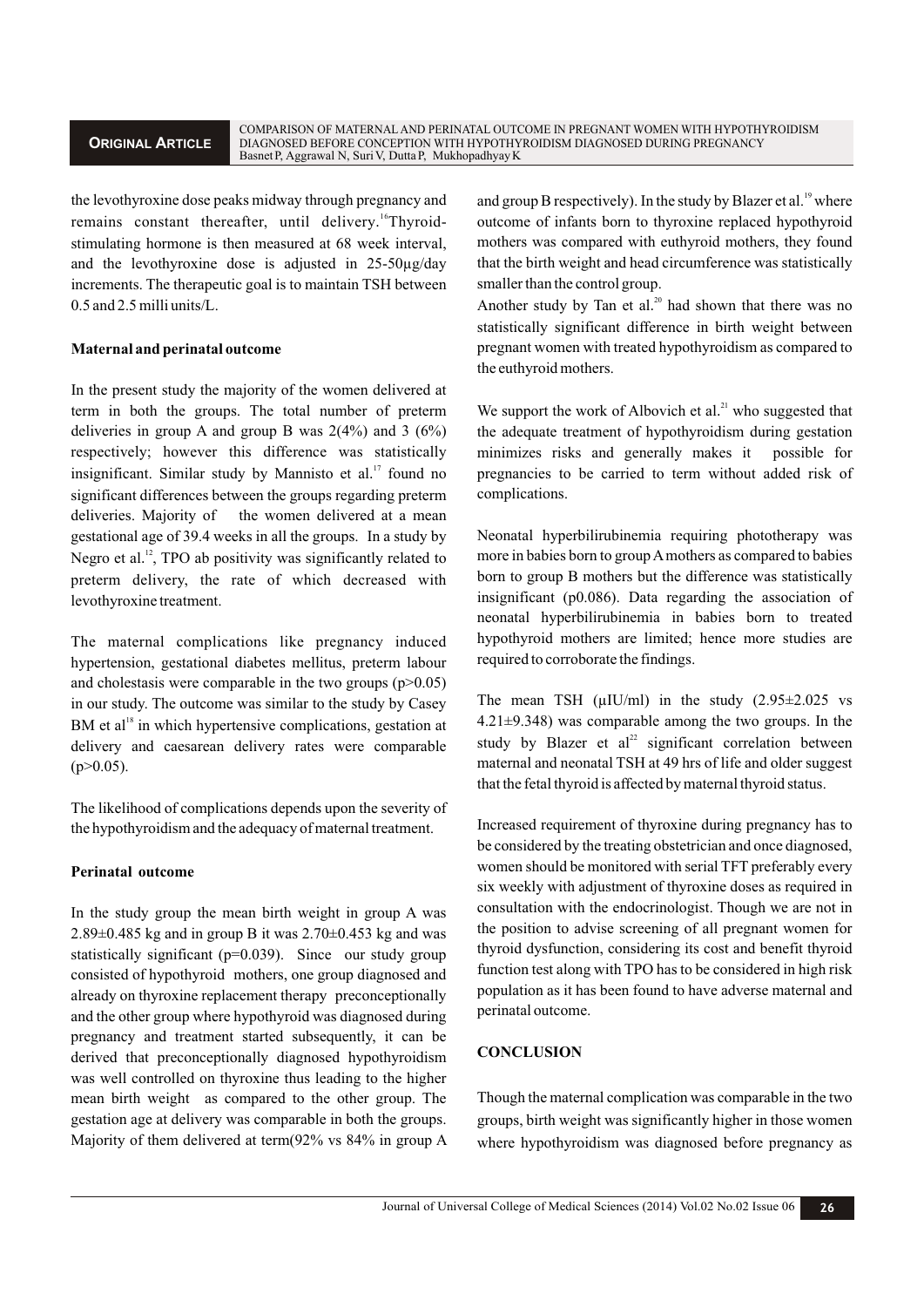compared to those diagnosed during pregnancy. Our study has shown the effect of hypothyroidism on immediate neonatal outcome but long term studies are needed to evaluate the impact of hypothyroidism in pregnant women with neuropsycho intellectual development of the child.

Well controlled thyroid disease does not usually have major problems in pregnancy. Adequately treated hypothyroidism during pregnancy reduces the risk of adverse maternal and perinatal outcome to that of the general population. Comparable maternal and perintal outcome in both the groups could be the result of early replacement with levothyroxine in our study.

Our study also supports the importance of early diagnosis and treatment of women with hypothyroidism in pregnancy and also emphasizes on close monitoring of hypothyroid mothers with frequent testing of thyroid function and appropriate dose adjustment to have a favourable maternal and perinatal outcome.

#### **REFERENCES**

- *1. Idris I, Srinivasan R, Simm A, Page RC. Maternal hypothyroidism in early and late gestation: Effects on neonatal and obstetric outcome. Clin Endocrinol 2005 Nov; 63(5):560-5. http://dx.doi.org/10.1111/j.1365-2265.2005.02382.x PMid: 16268809*
- *2. Brent GA. Maternal thyroid function: Interpretation of thyroid function tests in pregnancy. Clin Obstet Gynecol 1997Mar;40:3-15. http://dx.doi.org/10.1097/00003081-19970 3000-00004 PMid:9103946*
- *3. Alvarez-Marfany M, Roman SH, Drexler AJ. Long-term prospective study of postpartum thyroid dysfunction in women with insulin dependent diabetes mellitus. J Clin Endocrinol Metab 1994;79:10-6. http://dx.doi.org/10.1210/jc.79.1.10 http:// dx.doi.org / 10.1210/jcem.79.1.8027213 PMid:8027213*
- *4. Neale D, Burrow G. Thyroid disease in pregnancy. Obstet Gynecol Clin North Am 2004 Dec; 31:893-905. http://dx. doi. org/10.1016/j.ogc.2004.09.001 PMid:15550341*
- *5. DavisLE,LevenoKJ, Cunningham FG. Hypothyroidism complicating pregnancy. Obstet Gynaecol 1988;72:108-12. PMid:3380497*
- *6. Glinoer D, Rihi M, Grun JP, Kinthaert J. Risk of subclinical hypothyroidism in pregnant women with asymptomatic autoimmune thyroid disorders. J Clin Endocrinol Metab 1994;*

*79:197-204.http://dx.doi.org/10.1210/jc.79.1.197http://dx. doi. org /10.1210/jcem.79.1.8027226 PMid:8027226*

- *7. Bagis T, Gokcel A, Saygili ES. Autoimmune thyroid disease in pregnancy and the postpartum period: relationship to spontaneous abortion. Thyroid 2001;11:1049-53.http://dx. doi.org/10.1089/105072501753271743 PMid:11762715*
- *8. Becks GP, Burrow GN. Thyroid disease and pregnancy. Med Clin North Am 1991;75,121-50. PMid:1987439*
- *9. Kaplan MM. Monitoring thyroxine treatment during pregnancy. Thyroid 1992;2:147-52.http://dx.doi.org/10.1089/thy.1992.2. 147 PMid:1525583*
- *10. Mandel SJ, Spencer CA &Hollowell JG. Are detection and treatment of thyroid insufficiency in pregnancy feasible? Thyroid 2005;15:44-53. http://dx.doi.org/10.1089/thy. 2005.15.44 PMid:15687823*
- *11. Lazarus JH. Thyroid disorders associated with pregnancy: Etiology, diagnosis and management. Treat Endocrinol 2005;4: 31-41. http://dx.doi.org/10.2165/00024677-200504010-00004 PMid:15649099*
- *12. Negro R, Formoso G, Mangieri T, Pezzarossa A, Dazzi D, Hassan H. Levothyroxine treatment in euthyroid pregnant women with autoinmune thyroid disease: Effects on obstétrical complications. J Clin Endocrinol Metab 2006;91:2587-91. http:// dx.doi.org/10.1210/jc.2005-1603 PMid:16621910*
- *13. Mandel SJ. Hypothyroidism and chronic autoimmune thyroiditis in the pregnant state: maternal aspects. Best Pract Res Clin Endocrinol Metab 2004 Jun;18(2):213-24 http://dx.doi.org /10.1016/j.beem.2004.03.006 PMid:15157837*
- *14. Verga U, Bergamaschi S, Cortelazzi D, Ronzonit S, Marconit AM, Peccoz PB. Adjustment of L-T4 substitutive therapy in pregnant women with subclinical, overt or post-ablative hypothyroidism. Clin Endocrinol 2009;70:798-802. http:// dx. doi.org /10.1111/ j.1365-2265.2008.03398.x PMid:18771569*
- *15. Alexander EK, Marqusee E, Lawrence J, Jarolim P, Fisher GA, Larsen PR.Timing and magnitude of increases in Levothyroxine requirements during pregnancy in women with hypothyroidism. N Engl J Med 2004;351:241- 9. http://dx.doi.org /10.1056/ NEJ Moa 040079 PMid:15254282*
- *16. Surks MI, Ortiz E, Daniels GH, Sawin CT, Col NF, Cobin RH et al. Subclinical thyroid disease: scientific reviews and guidelines for diagnosis and management. JAMA 2004;291:228-38. http://dx. doi.org/10.1001/jama.291.2.228 PMid:1472215017.*
- *17. Mannisto T, Varrasmaki M, Pouta A, Hartikainen A, Ruokenen A, Surcel H, BloiguAini, Jarvelin M, Suvanto-Luukkonen E. Perinatal Outcome of Children Born to Mothers with Thyroid Dysfunction or Antibodies: A Prospective Population -Based Cohort study. J Clin Endocrinol Metab 2009; 94(3):772-79.*